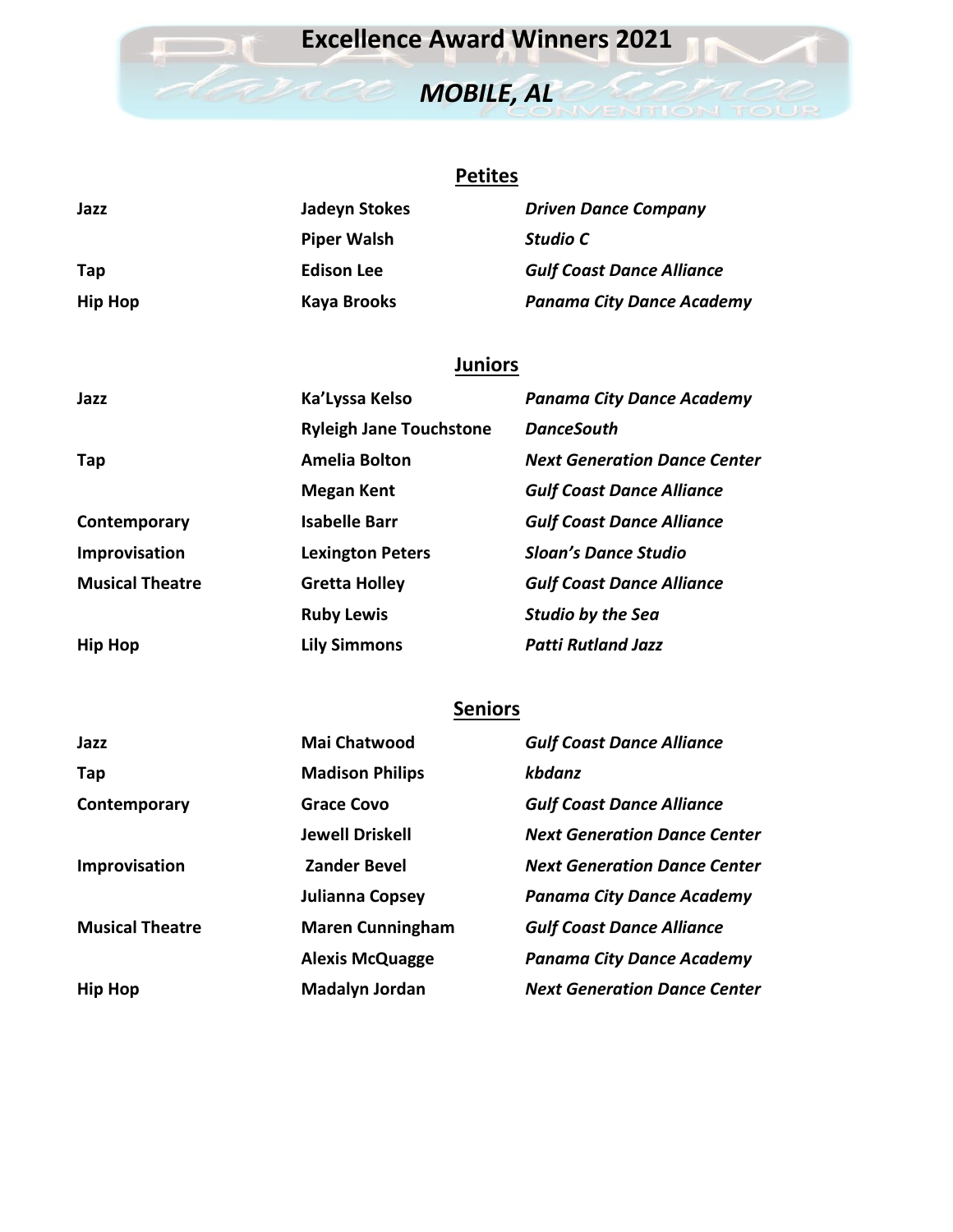# **Scholarship Award Winners 2021**

# *MOBILE, AL*

## **Petites**

| \$25 Gift Certificate        | <b>Edison Lee</b>        | <b>Gulf Coast Dance Alliance</b>    |
|------------------------------|--------------------------|-------------------------------------|
|                              | <b>Piper Walsh</b>       | Studio C                            |
| <b>Improv Winner</b>         | <b>Ann Bradley Wells</b> | <b>Gulf Coast Dance Alliance</b>    |
|                              | Ava Wilson               | <b>Studio by the Sea</b>            |
| <b>Discovery Spotlight</b>   | <b>Kaya Brooks</b>       | <b>Panama City Dance Academy</b>    |
|                              | <b>Seabstian Yeager</b>  | <b>Next Generation Dance Center</b> |
| <b>Free Solo Certificate</b> | <b>Mollie Farmer</b>     | <b>Gulf Coast Dance Alliance</b>    |
|                              | <b>Piper Kendrick</b>    | <b>Driven Dance Company</b>         |
| <b>Free PDC Scholarship</b>  | Jadeyn Stokes            | <b>Driven Dance Company</b>         |
|                              |                          |                                     |

## **Juniors**

| \$25 Gift Certificate        | <b>Abagail Avery</b>           | <b>Panama City Dance Academy</b>  |
|------------------------------|--------------------------------|-----------------------------------|
|                              | <b>Lola Fields</b>             | <b>Next Generation Dance</b>      |
|                              | <b>Aleah Livingston</b>        | <b>Gulf Coast Dance Alliance</b>  |
| <b>Improv Winner</b>         | <b>Ciara Martin</b>            | <b>Beverly's Dance Gardendale</b> |
|                              | <b>Lizzy Hayes Odem</b>        | kbdanz                            |
| <b>Discovery Spotlight</b>   | <b>Lilly Hampson</b>           | <b>Sloan's Dance Studio</b>       |
|                              | <b>Fallon Martin</b>           | <b>Beverly's Dance Gardendale</b> |
| <b>Opening # PDC</b>         | <b>Lexington Peters</b>        | <b>Sloan's Dance Studio</b>       |
|                              | <b>Lily Simmons</b>            | <b>Patti Rutland Jazz</b>         |
| <b>Opening # Nationals</b>   | <b>Lilly Hampson</b>           | <b>Sloan's Dance Studio</b>       |
|                              | <b>Ryleigh Jane Touchstone</b> | <b>DanceSouth</b>                 |
| <b>Free Solo Certificate</b> | <b>Gretta Holley</b>           | <b>Gulf Coast Dance Alliance</b>  |
|                              | <b>Ruby Lewis</b>              | <b>Studio by the Sea</b>          |
| <b>BDC Gift Certificate</b>  | <b>Isabelle Barr</b>           | <b>Gulf Coast Dance Alliance</b>  |
| <b>Free PDC Scholarship</b>  | <b>Tylee Dauphin</b>           | <b>Panama City Dance Academy</b>  |
|                              | <b>Megan Kent</b>              | <b>Gulf Coast Dance Alliance</b>  |
| <b>Junior Apprenticeship</b> | <b>Jillian Davis</b>           | <b>Panama City Dance Academy</b>  |
|                              | <b>Madelyn Duncan</b>          | <b>Gulf Coast Dance Alliance</b>  |

## **Seniors**

| \$25 Gift Certificate      | Gabby O'Keefe            | <b>Southern Sass Dance Company</b>  |
|----------------------------|--------------------------|-------------------------------------|
|                            | <b>Madison Philips</b>   | kbdanz                              |
|                            | Amelia Todd              | <b>Gulf Coast Dance Alliance</b>    |
| <b>Improv Winner</b>       | <b>Maren Cunningham</b>  | <b>Gulf Coast Dance Alliance</b>    |
| <b>Discovery Spotlight</b> | <b>Presley Ann Brown</b> | kbdanz                              |
|                            | <b>Jewel Driskell</b>    | <b>Next Generation Dance Center</b> |